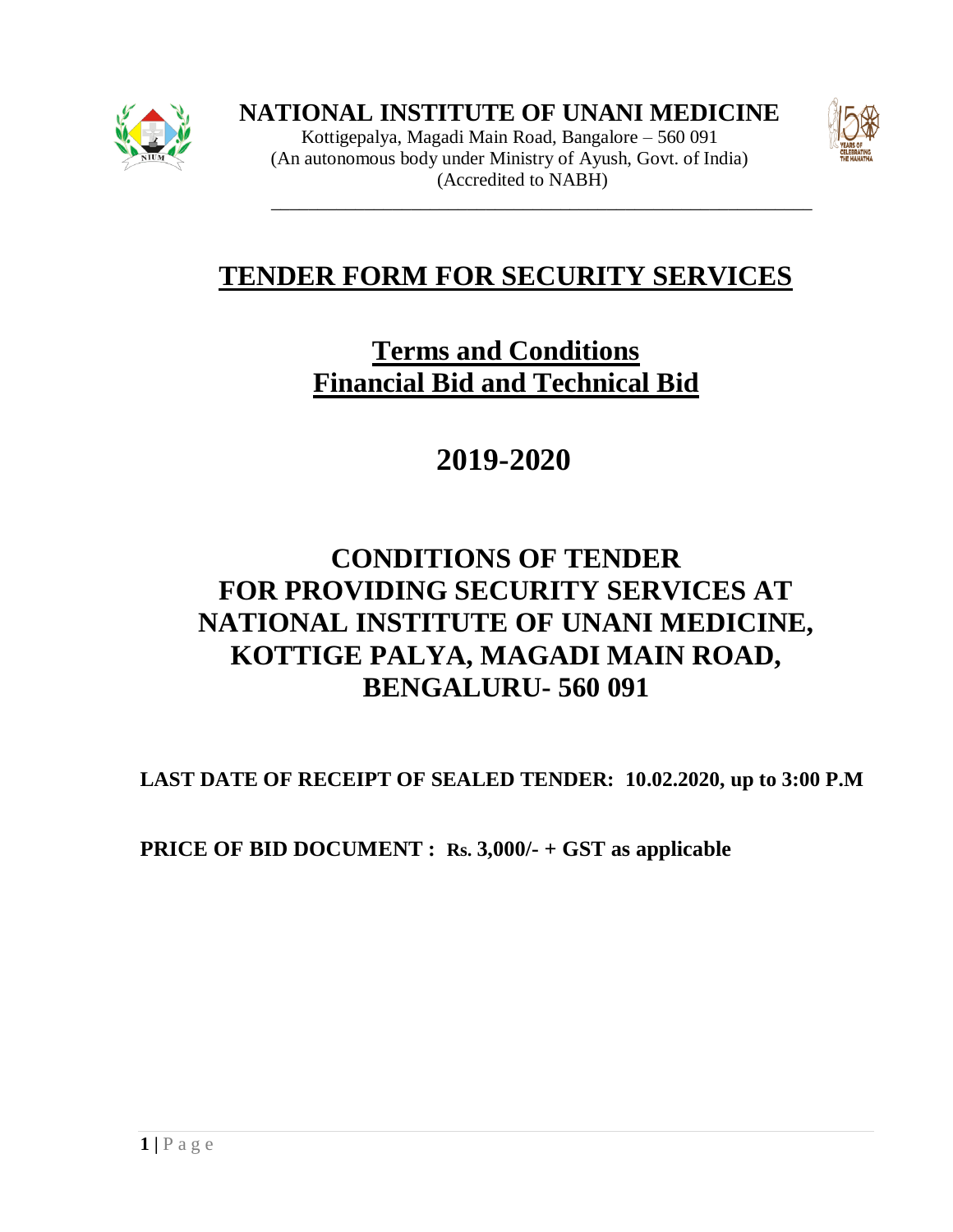

Kottigepalya, Magadi Main Road, Bangalore – 560 091

### **SECURITY SERVICES**

National Institute of Unani Medicine (NIUM), a premier Institute imparting higher education in Unani Medicine, is functioning under the Ministry of AYUSH, Government of India. The Institute has a fully developed sprawling campus various buildings housing Administrative & Academic Block, Hospital, Students Hostel, Residential quarters etc.

To provide full proof Security Services (Supervisors-Ex Service men preferably, Security Guards – Preferably Trained Civilian Guards) for the assets and properties of the whole Institute and its campus, **The Director, NIUM** invites sealed proposals from reputed and established Security firms/Agencies. The prequalification terms and conditions are as stated below:

1. The Firm should have sound establishment as reflected in terms of its own office, all statutory registrations with ESI, EPF, Labour Department etc. state of the art communication systems like Wireless sets/Mobile Phones for all the field officers and supervisors and vehicles for monitoring the day to day Security arrangements.

2. The firms, having a turnover of **Rs. 5 Crores** per annum must enclose Income Tax and Service Tax clearance, Audited Profit and Loss Account and Balance Sheet for the last two Financial years.

3. The Firm should have carried the business and should have the license to engage in the business of private agency from the police Department as per private security agency (regulation) Act 2005 and Karnataka Private Security agency Rules 2008 and to **follow terms & conditions as specified by Govt. of India vide their Gazette Notification dated August 2014 and subsequent notification if any scrupulously regarding EPF.** 

**Firms/Agencies fulfilling the above mentioned terms and conditions may submit their tender to provide Security Services on/before 10.02.2020, up to 3:00 P.M, along with complete set of records and documents to prove their credibility and competency like** 

4. The tender shall be opened on 11.02.2020, at 3:00 P.M, in the Institute in the presence of the representatives of the firms. Mere fulfilling of prequalification terms and conditions by the firm shall not qualify the firms to be considered for Financial Bid. On any valid reason the competent authority may disqualify the firm by giving the valid reason, from its participation. **The Director, NIUM** also reserves the right to accept/reject any/all the proposal(s) without assigning any reason (s).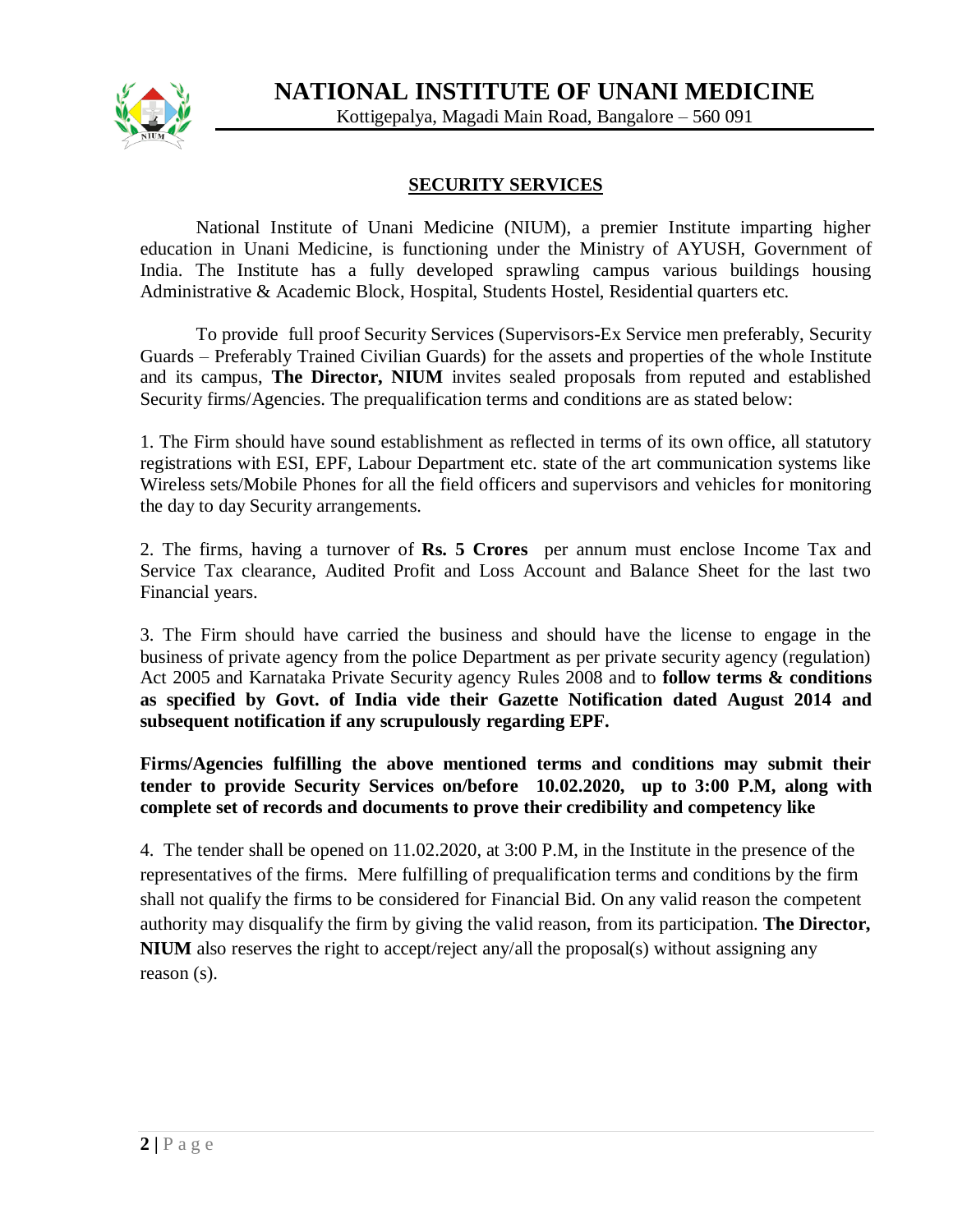

Kottigepalya, Magadi Main Road, Bangalore – 560 091

## **FACE SHEET ACCOMPANYING THE TENDER SCHEDULE**

| Name and full Address of<br><b>Contractor to whom the</b><br>Schedule is issued. |                      |                                           |
|----------------------------------------------------------------------------------|----------------------|-------------------------------------------|
| <b>Cost of Tender schedule</b>                                                   | $\ddot{\phantom{a}}$ | Rs. $3,000/$ - + GST as applicable        |
| Date of issue of tender documents                                                | $\ddot{\phantom{0}}$ | 20.01.2020, from 10:00 Hrs to 5:00 P.M    |
| Last date for issue of tender documents                                          | $\ddot{\cdot}$       | 10.02.2020, from 10:00 Hrs to 1:00 P.M    |
| Last date for submission of<br><b>Sealed Tender Documents</b>                    |                      | 10.02.2020, up to 3:00 P.M                |
| Date of opening sealed tenders                                                   | $\ddot{\cdot}$       | 11.02.2020, at 3:00 P.M                   |
| <b>EMD</b>                                                                       | $\ddot{\cdot}$       | <b>Rs. 1,00,000/- (Rs. One Lakh Only)</b> |
| <b>EMD DD. No. &amp; Date</b><br>$\ddot{\cdot}$                                  |                      |                                           |

**Signature of Tenderer**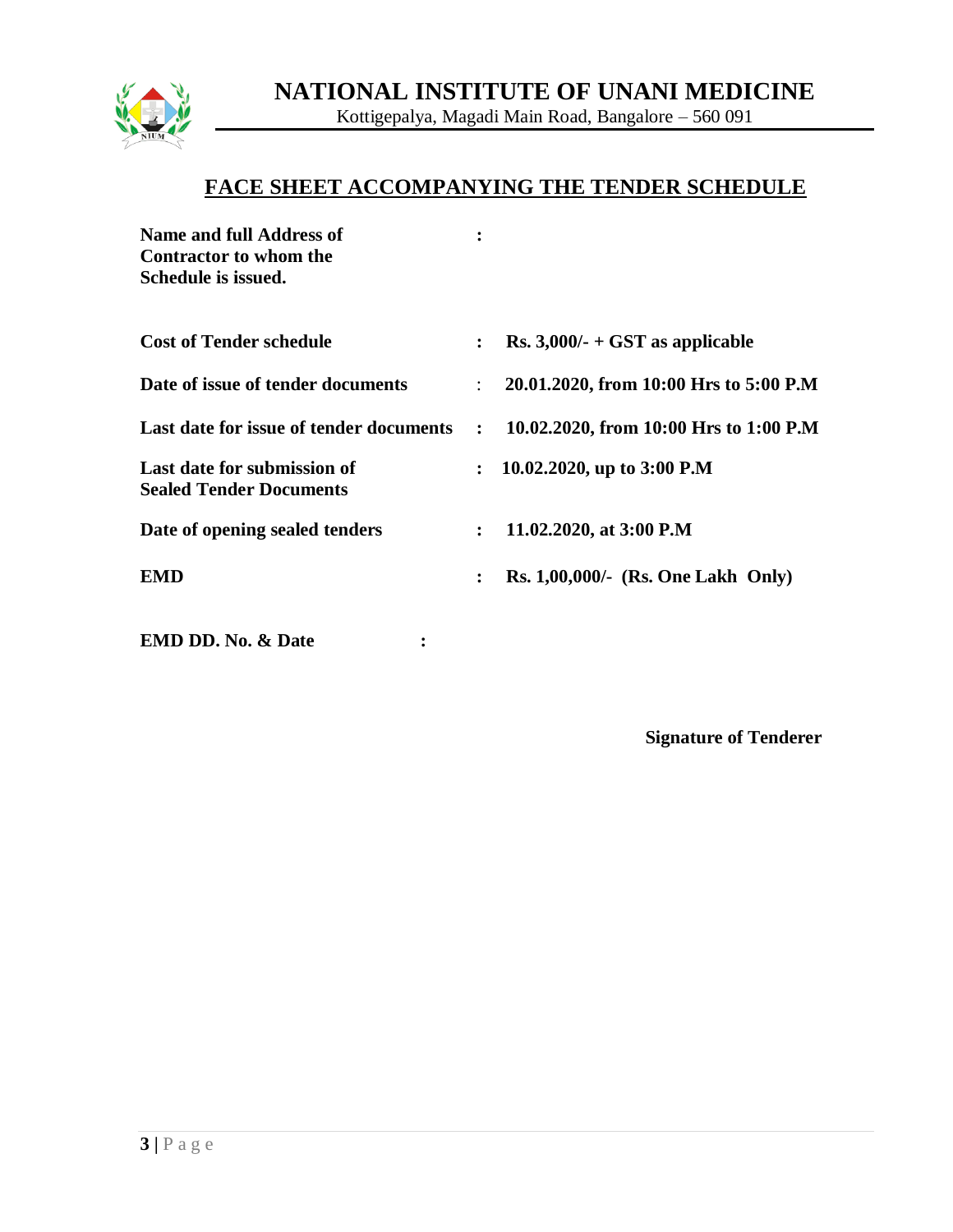

Kottigepalya, Magadi Main Road, Bangalore – 560 091

## **Technical Bid**

For **Technical Bid** the following Certificate should be submitted by the Firm /Agency as per the Serial Number, if serial number not mentioned by the firm/agency the technical bid summarily be rejected. Any information given by the firm/agency found misleading /false or incorrect in nature throughout the contract period, the firm may be disqualified immediately and security deposit submitted by the said firm/agency shall be forfeited.

| $\overline{S}$ .<br>N <sub>o</sub> | Name of certificate                                                                                                                                | Number | Name of<br>issuing | Remark |  |  |
|------------------------------------|----------------------------------------------------------------------------------------------------------------------------------------------------|--------|--------------------|--------|--|--|
|                                    |                                                                                                                                                    |        | authority          |        |  |  |
| $\mathbf{1}$                       | Tender Form Fees (By DD/Cash)                                                                                                                      |        |                    | Rs.    |  |  |
| $\overline{2}$                     | <b>EMD</b>                                                                                                                                         |        |                    | Rs.    |  |  |
| $\overline{3}$                     | Turnover during the last two years                                                                                                                 |        |                    | Rs.    |  |  |
|                                    | (only for security services to be mentioned                                                                                                        |        |                    |        |  |  |
|                                    | in remark column)                                                                                                                                  |        |                    |        |  |  |
| $\overline{4}$                     | Registration certificate of                                                                                                                        |        |                    |        |  |  |
|                                    | establishment/Firm/Agency                                                                                                                          |        |                    |        |  |  |
| 5                                  | PAN card                                                                                                                                           |        |                    |        |  |  |
| 6                                  | EPF registration certificate                                                                                                                       |        |                    |        |  |  |
| $\boldsymbol{7}$                   | <b>ESI</b> registration certificate                                                                                                                |        |                    |        |  |  |
| 8                                  | Police Registration certificate                                                                                                                    |        |                    |        |  |  |
| 9                                  | <b>Police Verification Certificate</b>                                                                                                             |        |                    |        |  |  |
| 10                                 | Service Tax registration certificate                                                                                                               |        |                    |        |  |  |
| 11                                 | GST registration certificate.                                                                                                                      |        |                    |        |  |  |
| 12                                 | Labour department registration certificate                                                                                                         |        |                    |        |  |  |
|                                    | in the field of Security, Services                                                                                                                 |        |                    |        |  |  |
| 13                                 | Professional Tax certificate                                                                                                                       |        |                    |        |  |  |
| 14                                 | IT clearance certificate for the last two                                                                                                          |        |                    |        |  |  |
|                                    | years.                                                                                                                                             |        |                    |        |  |  |
| 15                                 | Audited balance sheet for last two years.                                                                                                          |        |                    |        |  |  |
| 16                                 | Latest Experience certificate in the field of                                                                                                      |        |                    |        |  |  |
|                                    | Security Services only, other service                                                                                                              |        |                    |        |  |  |
|                                    |                                                                                                                                                    |        |                    |        |  |  |
| 17                                 | List of clients for the last ten years (if any)                                                                                                    |        |                    |        |  |  |
|                                    | In addition to the above the following should be furnish by the firm /agency                                                                       |        |                    |        |  |  |
|                                    | 1) Whether the firm /agency black listed from any office/institution during last 10 years (Y/N).                                                   |        |                    |        |  |  |
|                                    |                                                                                                                                                    |        |                    |        |  |  |
|                                    |                                                                                                                                                    |        |                    |        |  |  |
|                                    | 2) Whether the firm /agency file Court Case against any office/institution during last 10 years                                                    |        |                    |        |  |  |
|                                    | (Y/N). If, Yes details thereof. (Separate sheet to be enclosed).                                                                                   |        |                    |        |  |  |
|                                    |                                                                                                                                                    |        |                    |        |  |  |
| 18                                 | certificate shall not be considered.<br>If, yes details thereof. (Separate sheet to be enclosed).<br>3) Address of the firm/ agency in BENGALURU : |        |                    |        |  |  |

.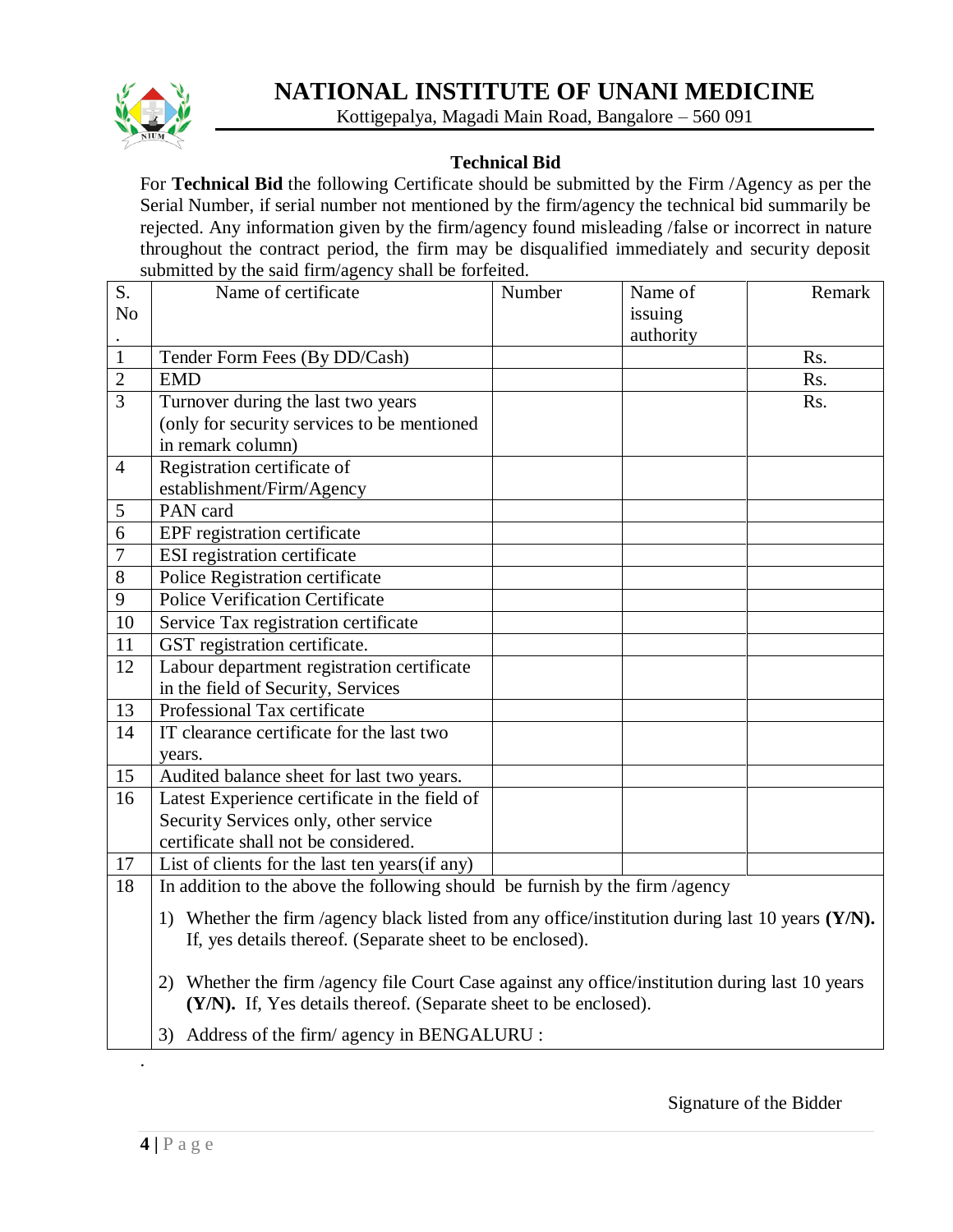## **DECLARATION**

- 1. I, \_\_\_\_\_\_\_\_\_\_\_\_\_\_\_\_\_\_\_\_\_\_\_\_\_\_\_\_\_\_\_\_\_\_\_\_\_\_\_\_\_\_ Son/Daughter/Wife of Shri.\_\_\_\_\_\_\_\_\_\_\_\_\_\_\_\_\_\_\_\_\_\_\_\_\_\_\_\_\_\_\_\_Proprietor/Director/Authorized signatory of the agency/Firm, mentioned above, is competent to sign this declaration and execute this tender document.
- 2. I have carefully read and understood all the terms and conditions of the tender and undertake to abide by them.
- 3. The information/documents furnished along with the above application are true and authentic to the best of my knowledge and belief. I/we am/are well aware of the fact that furnishing of any false information/fabricated document would lead to rejection of my tender at any stage besides liabilities towards prosecution under appropriate law.

Signature of authorized person

Name: \_\_\_\_\_\_\_\_\_\_\_\_\_\_\_\_\_\_\_

Seal: \_\_\_\_\_\_\_\_\_\_\_\_\_\_\_\_\_\_\_\_

Date: Place: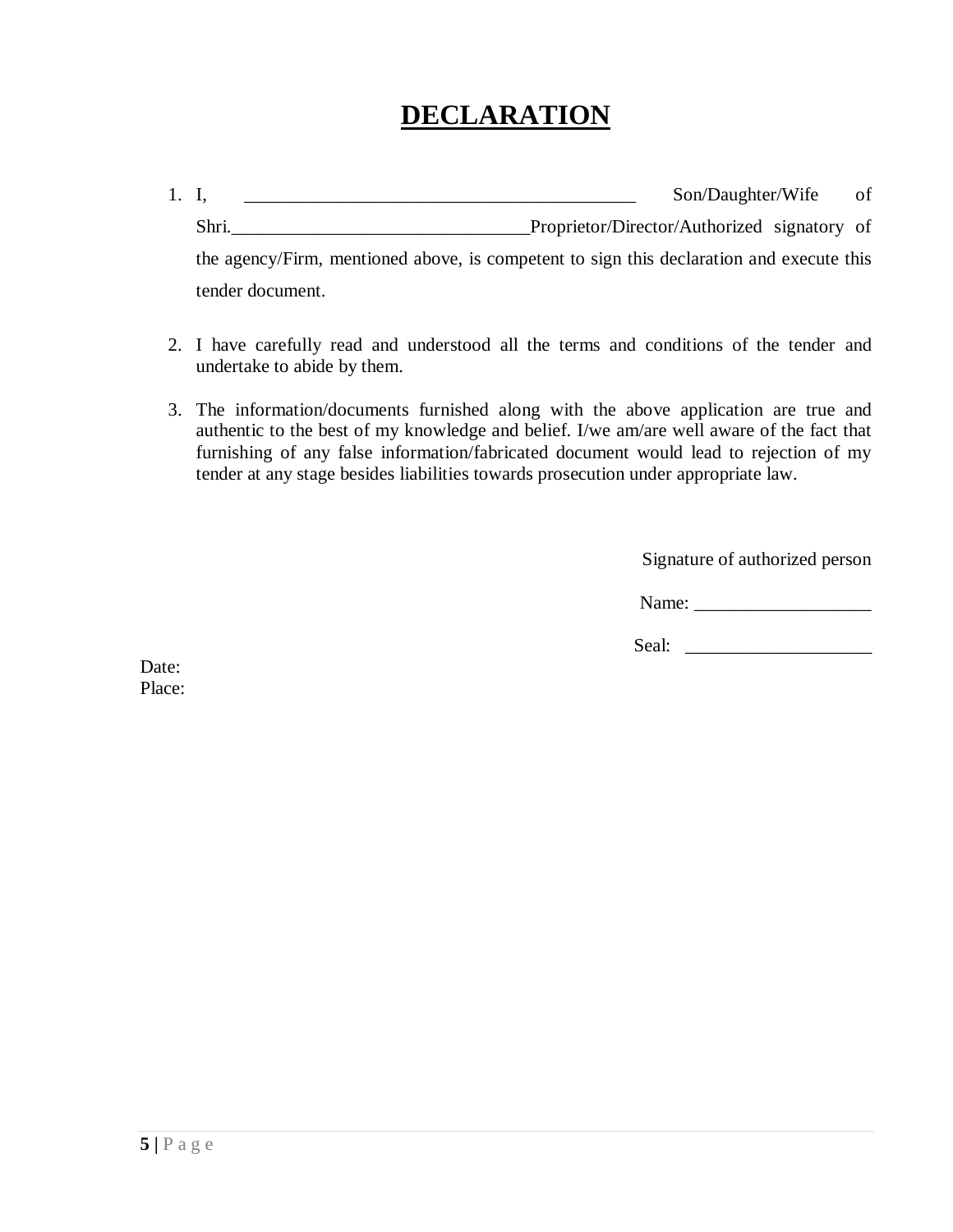

Kottigepalya, Magadi Main Road, Bangalore – 560 091

## **TENDER CONDTIONS FOR PROVIDING SECURITY SERVICES**

1. The Tender is for providing security services at the National Institute of Unani Medicine BENGALURU from the well reputed firms (who have been selected on Scrutiny of technical proposals) in providing such services. The office of the firms shall be located in BENGALURU.

2. EMD and Performance guarantee (Security) Deposit will be forfeited in the event of refusal to accept the work order or unsatisfactory performance by the agency.

3. The duration of Tender will be for a period of one year and it may be renewed for a further period subject to satisfactory services in the first year and is liable to terminate by one-month notice by either party.

4. The agency shall provide Security Supervisor and Security Guards, preferably Ex-serviceman and trained civilian guards respectively and they shall be physically fit, mentally alert and having good records and highly disciplined. Medical fitness certificate of the security personnel shall be submitted at the time of recruitment by the firm. The minimum height of the security personnel shall be 5'6" and the chest measurement 32" and preferably below the age of 50 years. They must be literate and should have passed  $7<sup>th</sup>$  standard. This condition may be relaxed by the Director, NIUM.

5. The number of required full time security personnel as assessed by the Institute is as indicated below and the rate for providing Security Services by deploying these personnel has to be quoted. The quote per Security guard and Supervisor per month has to be as per the prevailing wages as notified by Central Government Labour Department and there has to be provision for all the statuary payments like ESI, EPF, Bonus Uniform, GST, Reliever charges, Paid National holidays etc. The agency/firm has to show the Service charge separately.

1. **Security Supervisors: 3 (Preferably Ex-servicemen) including Reliever.**

**2. Security Guards: 40 (Preferably Trained/Civilian Guards) with seven relievers.**

6. The agency shall arrange for payment of minimum wages as per Central Government Labour Department notification from time to time to the security personnel from the amount agreed upon between the agency and NIUM on or before  $5<sup>th</sup>$  of every month towards payment of salary irrespective of NIUM made the payment or not. The agency shall deploy the required number of security personnel for ensuring the proper security of the areas in the schedule given in the tender conditions and also indicate the amount payable to such security personnel.

7. The agency shall equip all the security guards with proper uniform and other equipments likewalkie-talkie or any other communications gadgets like Mobile, whistles, lathes, rain coats torch, etc., for effective execution of work.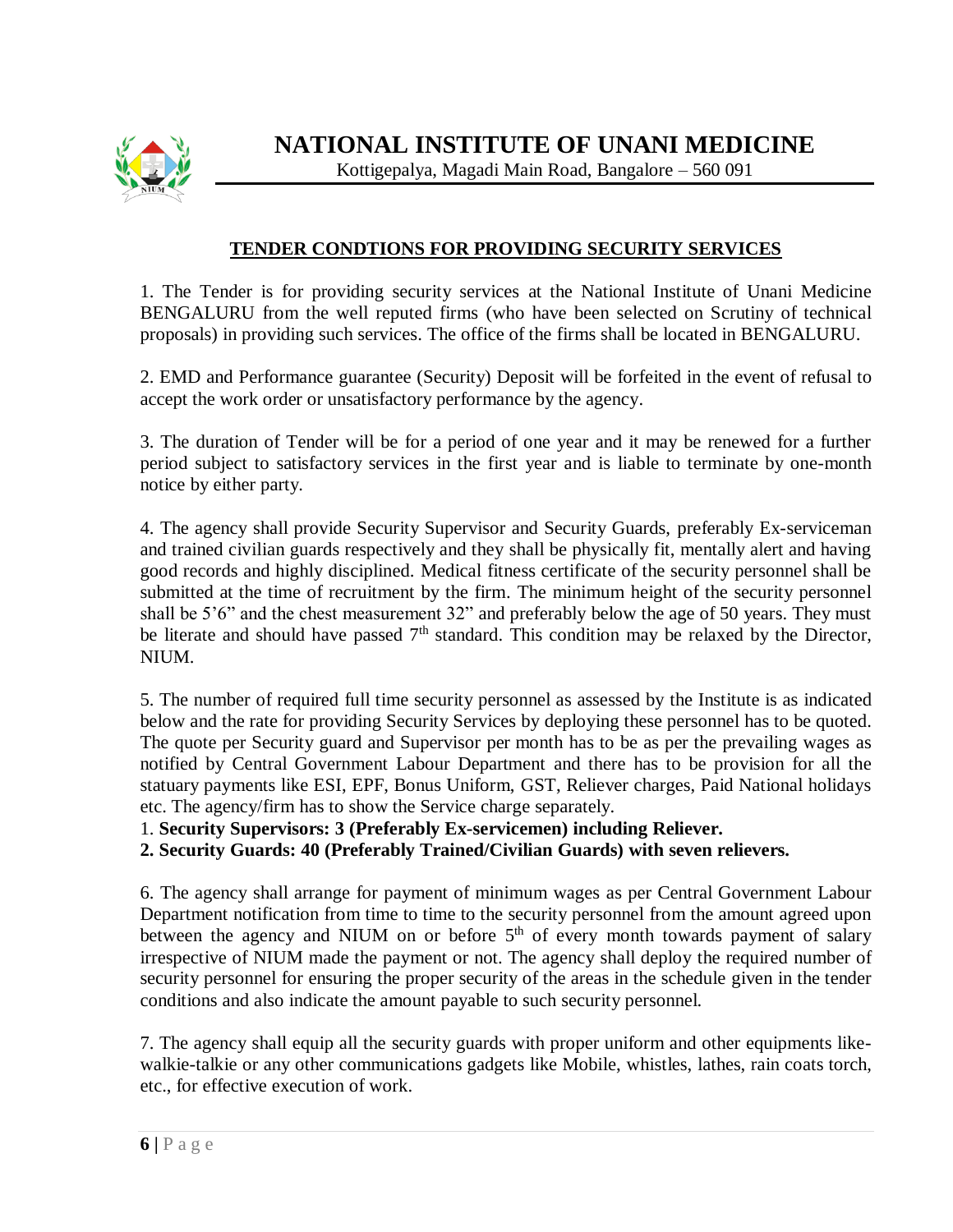8. The agency shall safeguard the places, entire premises, materials of the Institute by deploying its personnel in such manner and at such points and by patrolling the required areas by way of checking of suspected persons, vehicles, articles and searching of employees of NIUM as may be necessary. The safety of doors and windows should be checked everyday and make sure that all are intact.

9. The agency shall provide security guards at different places for providing security round the clock and providing required number of Security guards irrespective of the fact that some of the guards as provided are on weekly off or unauthorized absence. In case of shortage of Security personal, proportionate deduction shall be made from the total bill.

10. Providing security guards on a working schedule of 8 hrs a day and 7 days a week basis. i.e. (24X7)

11. The security personnel so deployed are for all-purpose are employees of the agency and not having any of the privileges and benefits of the employees of the institute. The security personnel shall have no claims directly or indirectly with regard to the employment and service conditions and any other benefits available to the employees of the Institute.

12. The agency shall make their own arrangements for supervision and check for the security personnel deployed by supervisors of the agency at least four times a day and four times in a night. Records so maintained by the agency in this connection shall be produced before the Director or his nominee of the Institute on day-today basis for verification / counter signature.

13. The firm shall make its own arrangements for transportation of the security personnel deployed from the residence to the place of work at the Institute premises and back. The Institute shall not provide any type of accommodation to the security personnel so deployed at the campus.

14. The agency shall cover the Security personnel so deployed as required under ESI & EPF Acts etc., and produce the documents maintained in this connection for verification by the Director or any other person authorized by the director of the Institute as and when required. Any violation on the part of the agency in complying with statutory formalities and rules and regulations framed there-under will be construed as breach of the conditions entered with the Institute and it may lead to termination of the contract or the Institute may initiate any other action as it may deemed fit or with hold the bill amount payable to the agency to cover the statutory payments if any, found due from the agency towards EPF & ESI and workmen Compensation or any other status.

15. The Security personnel of the agency shall as and when necessary have to assist for fire fighting for which necessary equipment will be maintained by the Institute.

16. The agency shall make goods damages, loss etc., sustained by the Institute due to the negligence on the part of the security personnel so deployed by the agency, or in the contract which will be entered into out of the monthly bill amount payable to the agency by the Institute. The loss shall be assessed by the officer authorized by Director, NIUM.

17. The agency shall be solely liable for any amount payable to the security personnel posted by the agency under the provisions of the agreement or under any statutory provisions of the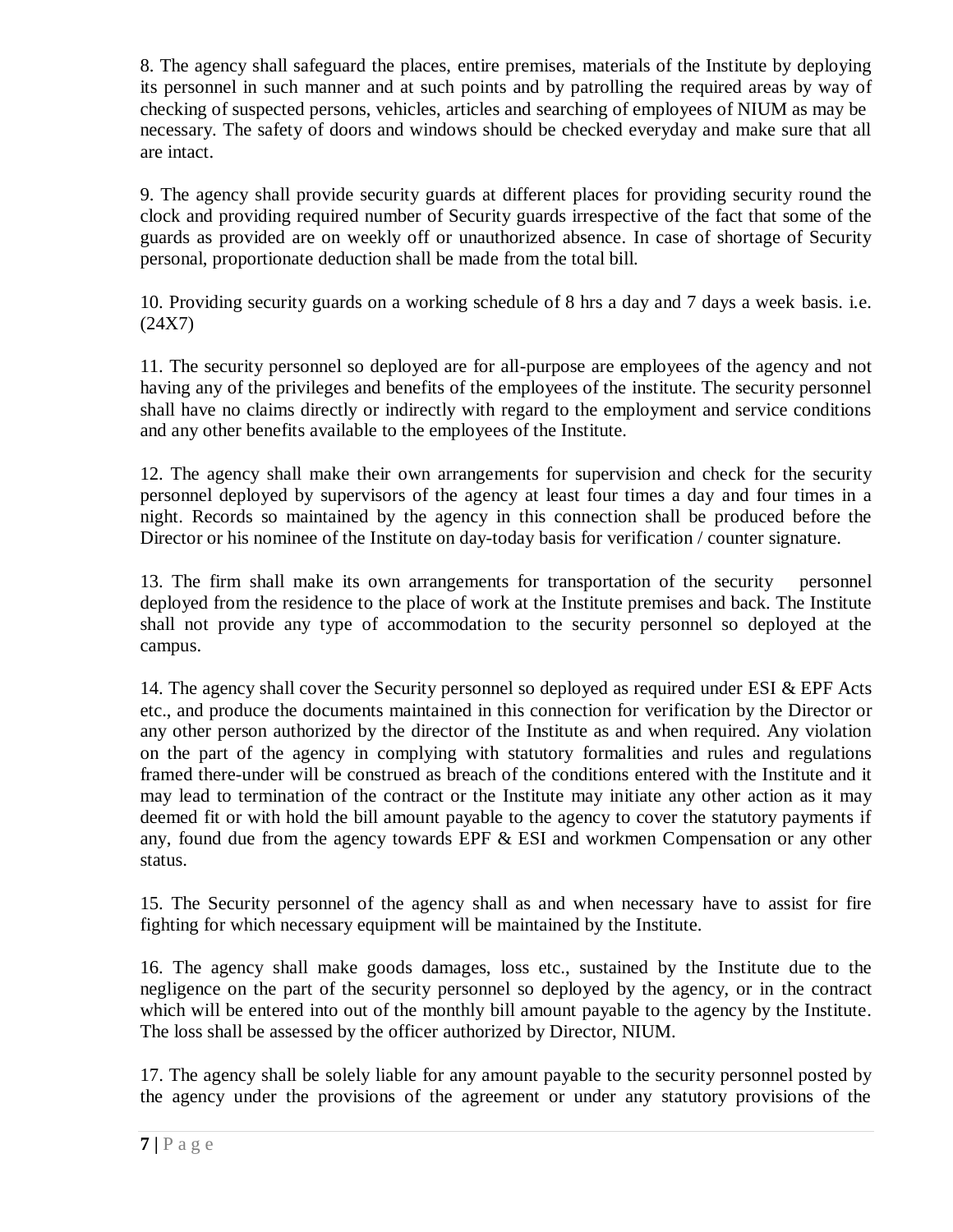Workman's Compensation Act or to the personnel of the Institute who sustain injuries, damages etc., due to the negligence on the part of the Security personnel of the agency.

18. The Director, NIUM shall have powers to relax any of the above condition(s) in the interest of the Institute

19. The agency shall specify the date of the payment. The amount will be paid by the Institute as far as possible within the said date subject to the submission of the monthly claim by the agency by 20th of the following month. The payment shall be made only by crossed cheque payable in the name of the agency only. However, the payment has to be made to the Security personnel's compulsorily on or before  $5<sup>th</sup>$  of every month and the payment dispersal statement has to be submitted to the office for its record purpose, delay if any in disbursing the wages to the security personnel by  $5<sup>th</sup>$  of the following month shall attract penalty of Rs. 10,000/- per day on the agency

20. In case of any dispute arising out of this agreement/contract, the decision of The Director of the Institute shall be final.

21. The Tenderer shall sign each and every page of the tender document/form in token of having agreed all the terms and conditions of the tender and retain a photo copy of the same for their record before submitting the tender form (along with financial bid) to the Director, NIUM.

22. The tenderer should provide suitable uniforms for his personnel and he shall on his own responsibility appoint all the necessary staff and employees who should be proficient in Security Services. The Director, NIUM shall have no responsibility or any obligation legal or otherwise in respect of the affairs of such staff and employees, including their appointment, conduct, discipline, termination, wages and terms and conditions of work etc. which are the sole obligation of the tenderer. The tenderer shall ensure that staff employed by him are properly, cleanly and neatly dressed and shall be "disciplined and polite to Officers & Staff of the NIUM at all times. He shall furnish fitness certificate issued by the medical officer periodically of the employees and their antecedents should be verified by the police authorities. In the event of the detection by the tenderer or his employees of any valuable or belongings of the patients & employees of NIUM with the employees, the tenderer shall immediately report the same to the Director, NIUM.

23. The successful Tenderer will have to deposit 10% of the contract amount per annum as Performance Security Deposit at the time of placing the work order within 15 days of the receipt of the formal order. The Performance Security shall be furnished in the form of Demand Draft in favour of NIUM, B'lore from a commercial Bank. The Security deposit will be forfeited if the contractor prematurely withdraws or if the services are terminated for being unsatisfactory after giving him an opportunity for hearing and one month's notice.

24. The Director, NIUM reserves all the rights to accept or reject any one or all the tender(s) without assigning any reason(s) thereof.

25. The contractor should not sublet the work to any other agency/agencies.

26. Any concealment of fact like blacklisting or nonperformance in earlier contract will make the bid inadmissible.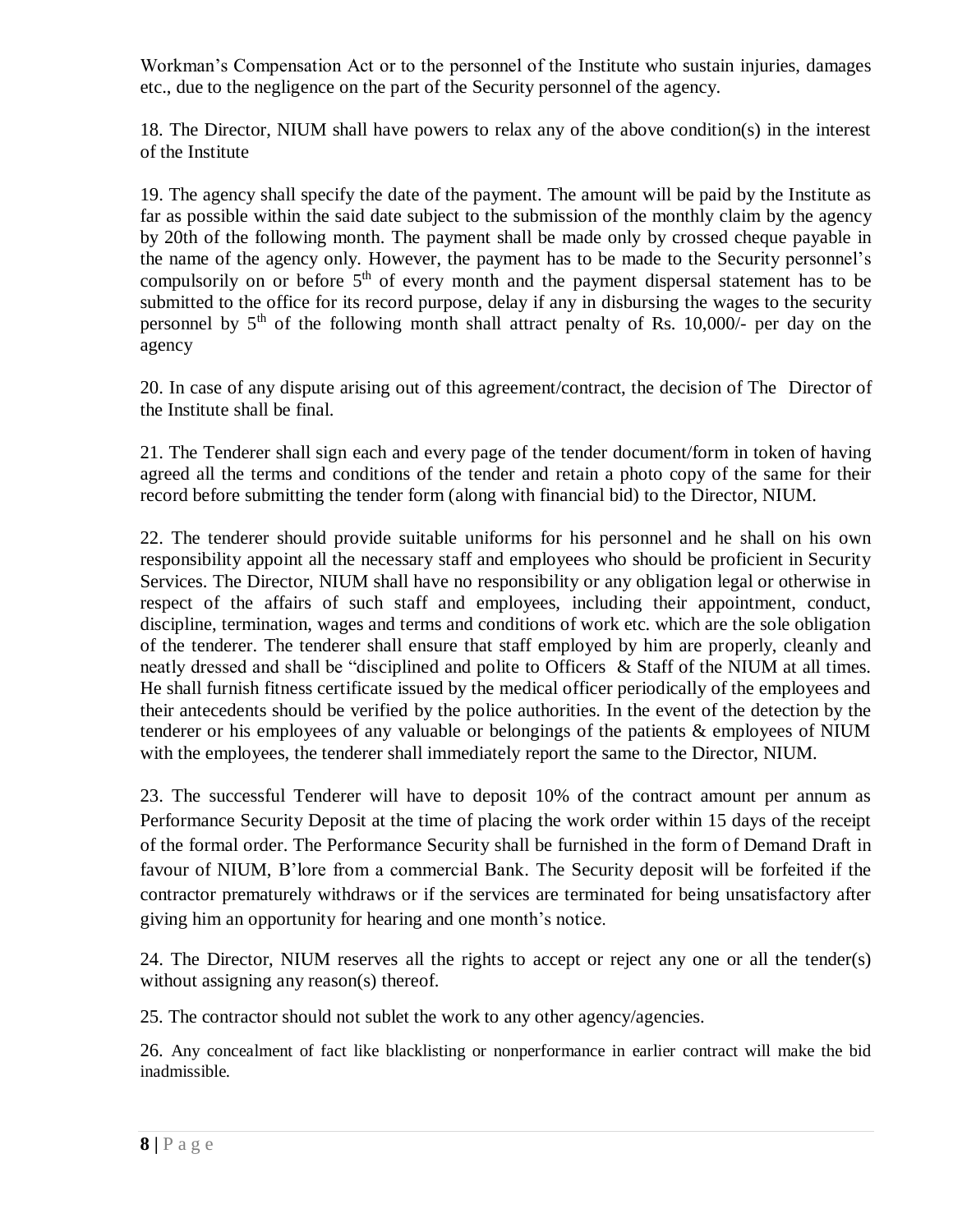27. Forfeiture: the earnest money may be forfeited if a bidder withdraws its tender during the period of bid validity or in case of a successful bidder, if a bidder fails;

- a. To sign the contract in accordance with the terms and conditions; and
- b. To furnish performance security as specified in the terms and conditions

## **Terms &Conditions:**

- 1. The deployed security personnel shall be very punctual while reporting.
- 2. They shall not allow any unauthorized person in their office during their duty hours.
- 3. The security guard deployed shall regulate incoming and outgoing materials so as to prevent and theft and also shall not allow any unauthorized movement of any goods from or into the institute.
- 4. He shall ensure all reasonable measures to maintain the security of goods /buildings (including the compound and boundary wall of the premises). In case of need, he may contact RMO/DMS or any designated officer of the Institute (as the case may be)on phone /call police/ fire brigade if the need arises.
- 5. Reception and management of visitors through check/ access control system where ever installed, guide the visitor correctly to the required chambers and check the identity of employees/ visitors entering the premises as per the policy of the organization.
- 6. The agency shall ensure availability of mobile phone with the security guard deployed on duty for communicating with the concerned authority in case of any emergency. To receive telephone calls from outside and to transfer the call/ communicate the message to the concerned officials/ doctors if required, as per the direction of the officials / doctors on duty or his authorized person.
- 7. The security guard (s) shall continuously monitor the buildings and facilities, check the area and inform and assist police/fire brigade in operating firefighting equipment in the time of emergency.
- 8. Ensuring smooth operation of firefighting, safety measures and anti-sabotage measures. The personnel deployed should have thorough knowledge of firefighting and for operating various type of firefighting equipment installed in the building.
- 9. Streamlining of transport/ car parking and keeping the way outside and inside the premises/building free from vehicular congestion.
- 10. Protection of the property, material, records , documents, equipment of occupants and preventing misuse of amenities and common facilities in the buildings.
- 11. Prevent trespassing/encroachment on the premises of the institute.
- 12. Prevent misuse of water / electricity by closing stop cock and switching of lights, fans, etc. including monitoring of electric points, switches, lights, ACs, fans etc.
- 13. The security guard (s) shall assist in the lift operation and open the lift doors (whenever needed) in case of trapping anybody due to non functioning of lift.
- 14. The security guard (s) shall deposit any missing material/ article found in the premises as per the direction of the doctor incharge or his authorized representative.
- 15. The security guard (s) shall maintain visitor and staff movement record if desired by the authorities / management.
- 16. The security guards shall check the vehicles in the parking area during night shift/ holidays/ Sundays and make a note of it in the register as per the direction of the officer incharge or his authorized representative.
- 17. The security guard (s) shall check all the fire escapes and keep this clear from any obstruction and check fittings and fixtures, lightings etc. thereof and any discrepancy towards this may be reported to the concerned official immediately.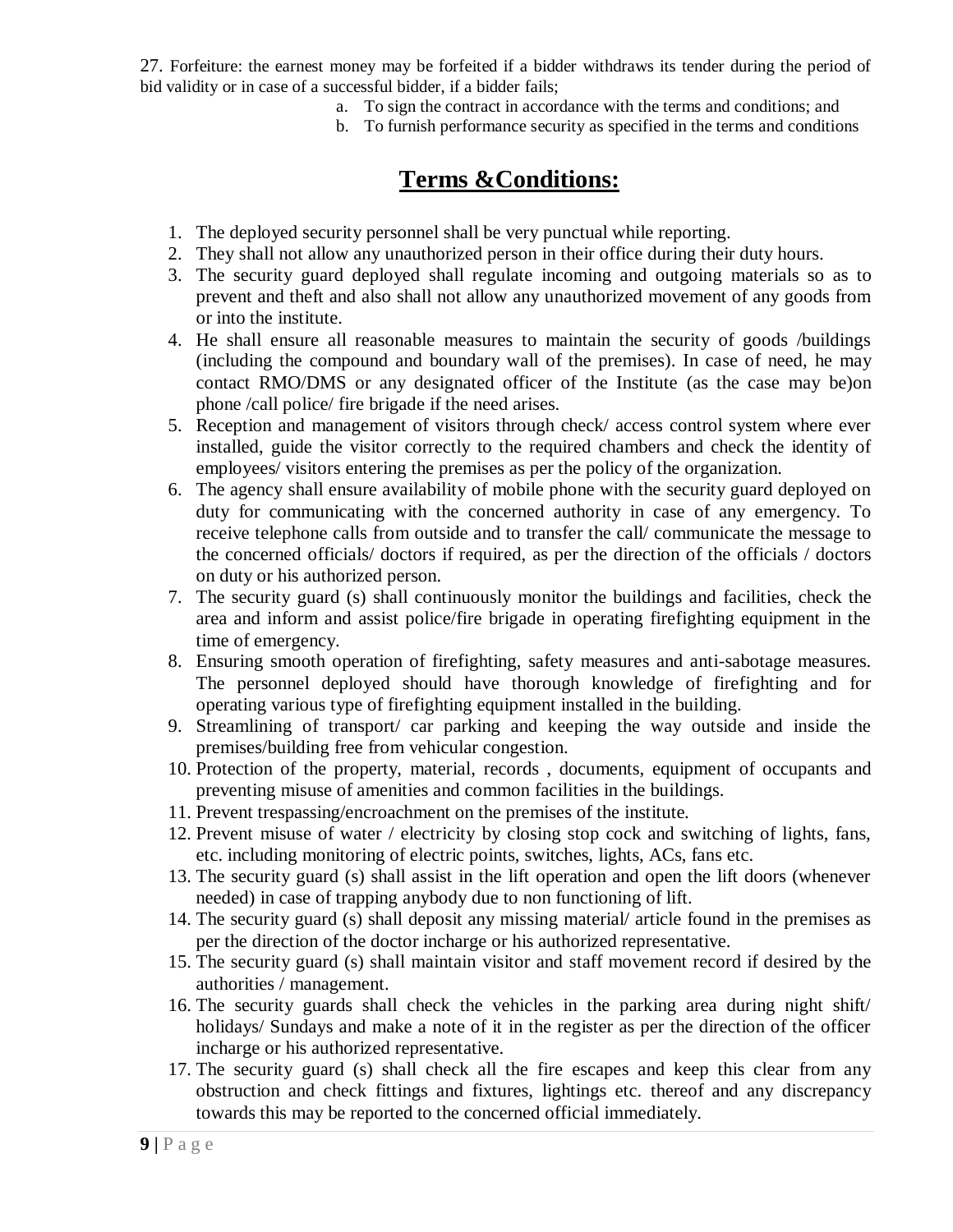- 18. The security guard (s) shall carryout physical check of floors, lifts, etc. atleast twice during the working shift and make a note of it in the register as per the direction of the officer incharge or his authorized representative.
- 19. The security guard (s) shall operate the gate of the vehicle parking entry point on all working days.
- 20. The security guard (s) shall guide/ assist the occupant/ visitors in parking their vehicles, shall inform doctor incharge about any burglary or mishap in the premises and assist in taking up with the concerned authorities.
- 21. The security guard (s) shall perform any other task allotted by the institute authorities' management in the overall interest of the safety of the premises of the institute.
- 22. The tenderer shall make necessary arrangements as per the scope of work and responsibilities on all working days including Sundays and holidays with reference to tender documents.
- 23. In case the security services are not found to be satisfactory, Director of the institute reserves the rights to cancel the services from the assigned agency after informing the reason for the same.
- 24. Services may be extended on request by the Director institute, on the same terms and conditions and as pr notified rates of daily wages by Govt of India.
- 25. It shall be ensured that all guards are paid wages not less than the minimum wages declared by the Govt of India. All statutory obligations shall be the liability of the agency and paid by it and not by the institute.
- 26. The security personnel shall always be in uniform and have proper identity card while on duty. He shall sign his attendance in the register for the purpose.
- 27. The guard on duty shall not sleep, consume liquor, play cards while on duty or indulge in any activity not in conformity with his duties.
- 28. The agency should deploy Ex- servicemen on institute duties as per prevailing laws on the issue.
- 29. The agency has to give one day weekly off compulsorily to all security staff apart from other national holidays, Failure to which an amount of Rs. 2000/- per security staff per weekly off shall be levied as fine and will be recovered from the firm.
- 30. The security deposit amount will be refunded only after getting confirmation from the office of PF and ESI that the amount received by the agency from the NIUM is fully deposited and after confirmation of the same to this effect the firm will produce separate PF, ESI, Challan for the security personnel engaged by NIUM, each month along with the bill such as wages deposited statement tax remittance PF & ESI challans etc., Consolidated challan shall not be accepted
- 31. The penalty imposed if any to the security personnel on discipline ground shall be recovered from the bill of the agency and it becomes NIUM claim.
- 32. Payment of wages to security personnel shall be made only to the bank account of the personnel. No cash disbursement will be allowed at any cost. If cash payment is made to any employee or personnel due to whatever the reason an amount of Rs. 1,00,000 /- will be levied as fine every time
- 33. A copy of Bank statement showing in detail about remittance of wages with name of person ,bank name, bank account number etc., be made available every month along with the bill.
- 34. At no time more than 20% security personnel name shall be considered for reliever duty.
- 35. The service charges shall be paid only on wages and not on ESI, EPF etc.
- 36. No person shall be put on duty for more than 8 hours if it is found, he has to be paid double the wages as per rule by the firm only and institute will not be responsible for such double payment.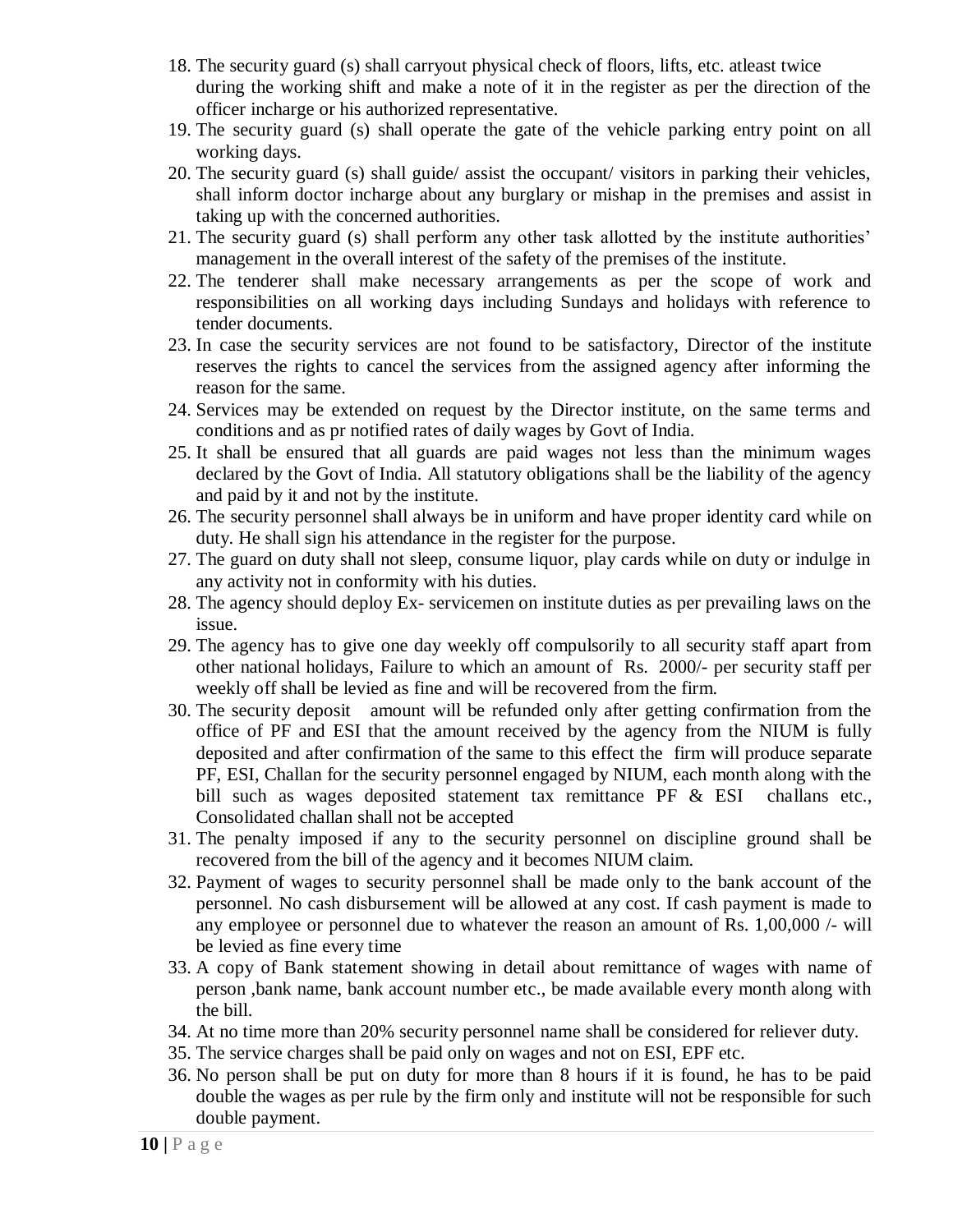- 37. The agency has to maintain Attendance register, Wages register and distribute the wages slip to all the concerned personnel and get the signature of the institute incharge every month for attendance  $\&$  wages register, etc.,
- 38. The firm shall not engage the personnel deployed at this institute in some other places, if such cases come to the notice of the institute the firm shall be declared as blacklisted and security deposit shall be forfeited.
- 39. The firm shall not remove any person without the knowledge of the authorities, and memos/warning issued to the personnel should be brought to the notice of the authorities before terminating the personnel. If any fine is levied by the firm to the personnel due to whatsoever the reason while performing the duty at institute the fine levied shall become the institute revenue and the same will be recovered from the bill of the firm.
- 40. Due to any reason if the firm found to be practicing an illegal activity which is against to the contract, the firm will be blacklisted and security deposit will be forfeited.
- 41. Copy of the AADHAR CARD has to be produced by the firm in respect of the personnel engaged.
- 42. The details of the personnel engaged shall be get verified from other offices, where the agency is giving services so as to get confirmed that the personnel is not engaged in other offices / organization etc .
- 43. During working hours if any security personnel found absent from the duties a penalty of Rs. 2,000/ - per member on each occasion shall be levied.
- 44. EMD will be refunded to the firm which is not considered after 2 months from the date of awarding the tender.
- 45. The agency shall maintain the register showing a list of security personnel on duty at this institute on daily basis so as to check the presence of such personnel by NIUM authorities at its discretion
- 46. Each personnel should have ID card issued by the agency while on duty with Aadhar No.
- 47. The shift timings for security personnel could be from

00.01 hr to 08.00 hrs 08.00 hrs to 16.00hrs 16.00hrs to 24.00hrs

## **The exact working hours /shift shall be intimated to the agency at time of execution of work at respective locations.**

50. Each security person shall mark his attendance in biometric unit and in the register maintained by the agency daily

51. The firm shall submit along with its bill copy of ESI, EPF, tax paid challans separately for security personnels engaged by this Institute. Copy of statement showing deposit of payment to employees bank account.

52. A statement showing in detail the amount paid by this Institute in respect of each employee along with EPF, ESI, amount deducted towards EPF, ESI, PT and net amount deposited to employees bank account.

53. Short payment if any made found, an amount of Rs.1,00,000/- on each occasion shall be levied as penalty

54. Successful tenderer will have to execute an agreement after remitting the performance security deposit, in a stamp paper worth Rs. 500/- (Rs. Five Hundred Only) at its own expenses.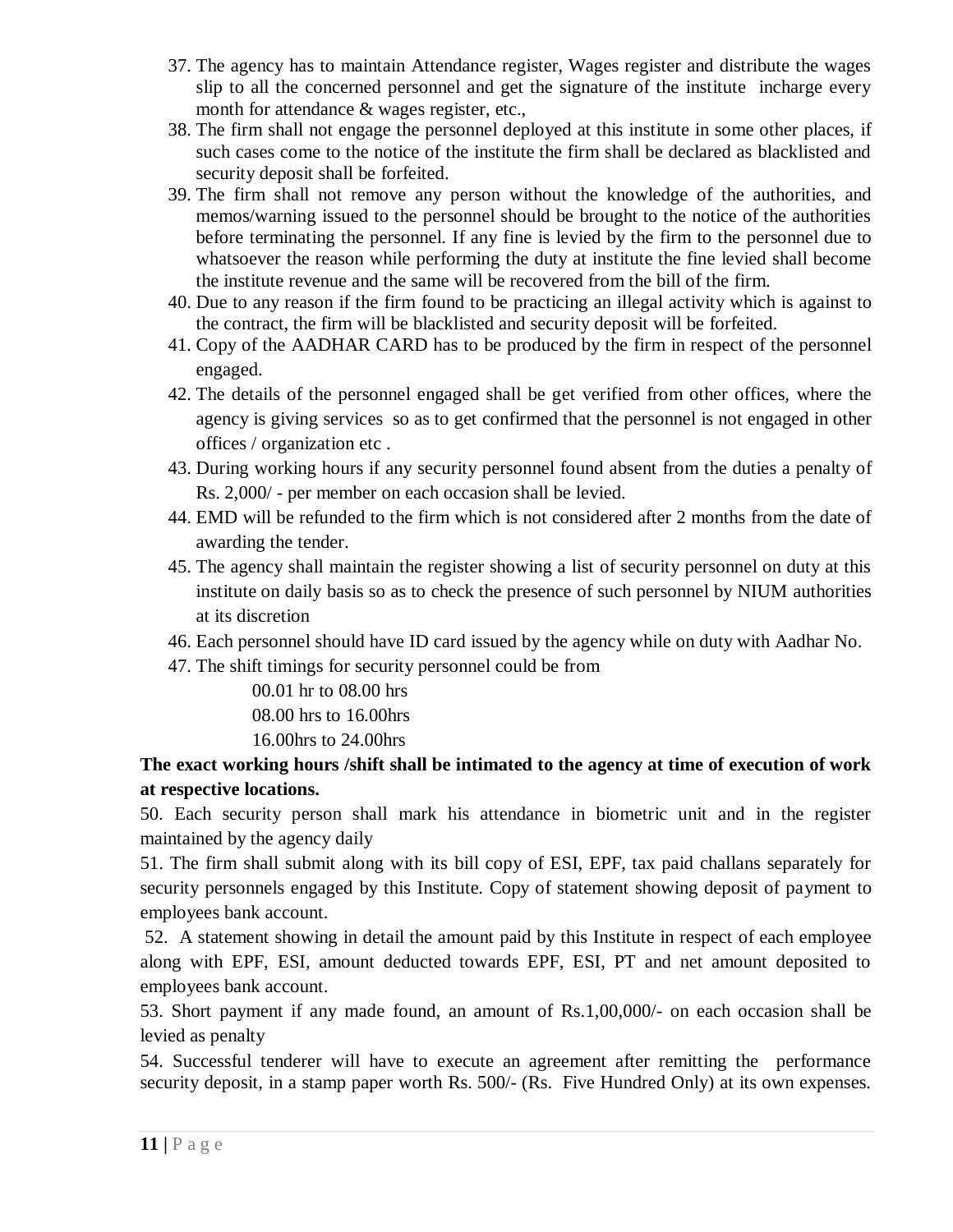After executing the agreement, the approved rate and contract shall be valid upto 1 year from the date of execution of the agreement.

55. The agencies has to maintain the Register of wages, Attendance register and Form-XIII, etc., whenever, the labour authorities inspect the institute the contractor shall provide the necessary documents

56. Form- B to be submitted with bill

57. The Director, NIUM shall have powers to relax any of the above condition(s) and decision of Director is final and binding in this regard.

## **Corrupt or fraudulent practices**:

2. The bidders must observe the highest standards of ethics and conduct during the tender process and afterwards during the execution of such contract. In pursuance of this policy the terms and conditions are as follows

a) "Corrupt practice means the offering , giving, receiving or soliciting of anything of value to influence the action of the public official in the tender process or in the [process of execution of contract; and

b) "Fraudulent practice" means misrepresentation or concealment of any material facts in order to influence the tender process or execution of a contract to the detriment of institute, and includes collusive practice among bidder (prior to or after bid submission) designed to establish bid prices at artificial non competitive levels and to deprive institute of the benefits of free and fair competition;

3. Institute will reject a proposal for award of contract, if it determines that the bidder recommended for award has engaged himself in corrupt or fraudulent practice while competing for the contract in question;

4. Institute will declare a firm ineligible, either indefinitely or for a specified of time, for award of the contract if at any time determines that the firm was engaged in corrupt and fraudulent practice while competing for the contract or in executing the contract.

### **Penalty Clause**

- a. For any type of short payment made to the persons engaged for security services an amount of Rs. 1,00,000/- each occasion shall be levied.
- b. If the wages is not paid on or before  $5<sup>th</sup>$  of every month Rs. 10,000/- per day shall be levied as fine.
- c. For any infringement of instructions Rs. 10,000/- penalty
- d. For non submission of EPF, ESI challans as stated Rs. 10,000/- per day fine.
- e. If any security personnel found absent during the duty hours Rs. 2,000/- fine per member per day.
- f. For any cash payment to security personnel, a penalty of Rs. 5,000/- per person per time
- g. For not maintaining the manual attendance register Rs.10,000/- fine on each occasion
- h. For non payment of leave wages or allowing 15 days of leave to the employee penalty of Rs. 2,000/- per day shall be levied.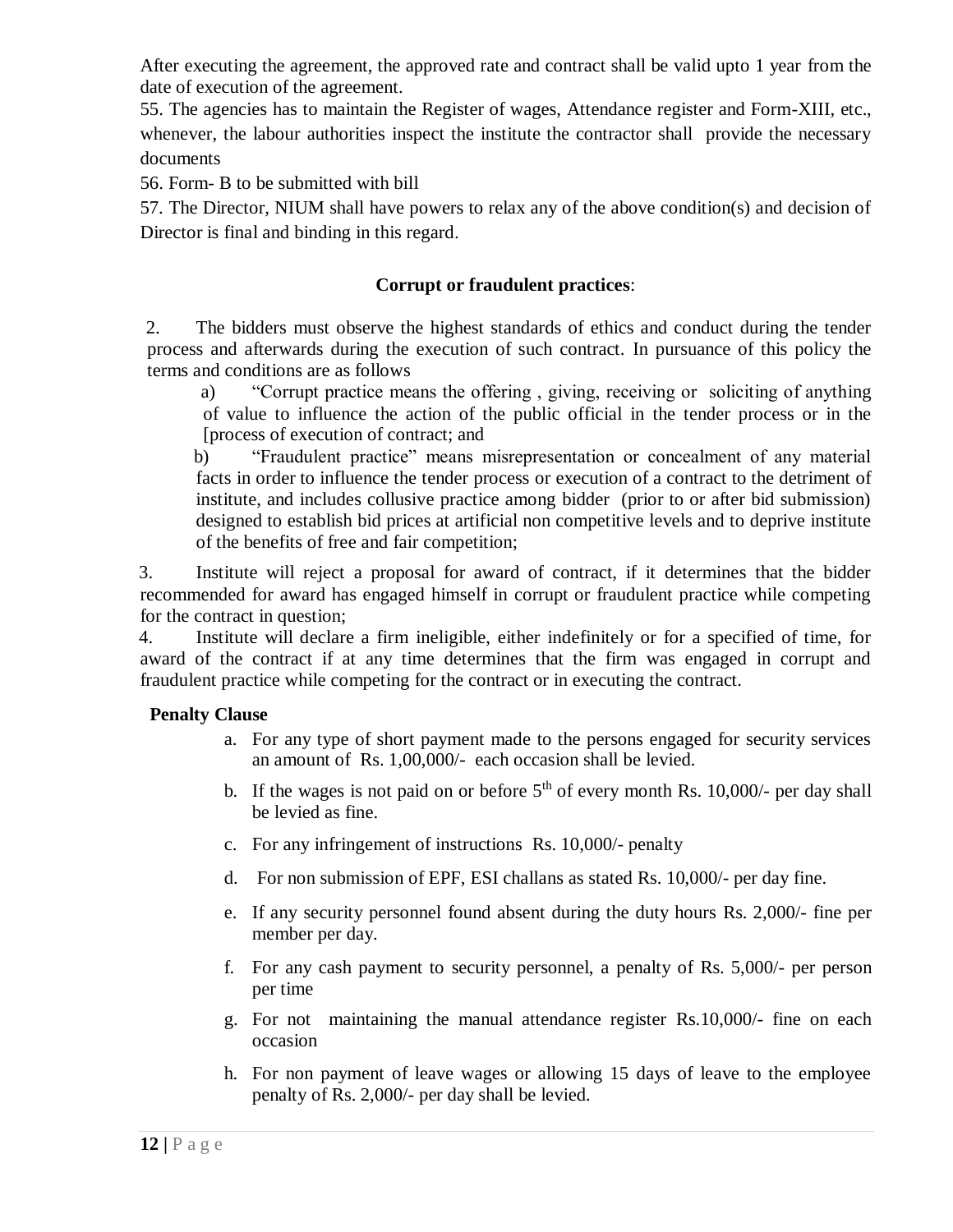Fall clause: If at any time during the contract, the Agency reduces its service charges for similar contract with any other organization (Govt/ PSU/ Banks/ Autonomous bodies etc), shall inform such reduction to the dept and the amount payable by the dept towards such charges shall stand automatically reduced from the date of such reduction.

### **COMPLIANCE OF LABOUR LAWS:**

**1.** The contractor shall at his own cost comply with the provision of labour laws, rules, orders and notifications whether central or local as applicable to him or to this contract from time to time. These acts /rules includes without limitations to the followings;

- a. The minimum wages Act , 1948 Rules and orders issued there under from time to time.
- b. The workmen's compensation Act,1923 with Rules ,orders and notifications issued there under from time to time.
- c. The payment of gratuity Act, 1972 with Rules ,orders and notification issued there under from time to time.
- d. The mines Act, 1952, the factories Act, 1948 or the shops and establishment Act, whichever is applicable with Rules, orders and notifications issued there under from time to time.
- e. The payment of bonus Act 1965 with Rules , orders and notifications issued there under from time to time.
- f. The payment of wages Act 1936 with Rules ,orders and notifications issued there under from time to time.
- g. The employees provident fund and miscellaneous provisions Act , 1952 with Rules, orders and notifications issued there under from time to time.
- h. The employees state insurance Act, 1948.
- i. The interstate migrant workmen (regulation of Employment and Condition of Service) Act,1979 and central rules framed there- under
- j. All other Acts/Rules/Bye laws; orders notifications, etc, present or future applicable to the contractor from time to time for performing the contract job.
- 1. All employees of the contractor shall be employees of the contractor. Institute will not have any liability to absorb them at any point of time nor can they claim any right for employment in institute.
- 2. The contractor shall have a valid license obtained from licensing authority under the contract labour (Regulation and Abolition)Act,1970.
- 3. The contractor shall submit the EPF code number obtained from the authorities concerned under the employees provident fund and miscellaneous provision Act 1952.
- 4. The contractor shall maintain all records/ registers required to be maintained by him under various labor laws mentioned above and produce the same before the statutory authorities as and when enquired. These shall among other things include the following:
	- a. Muster roll
	- b. Register of wages
	- c. Register of deductions
	- d. Register of fines
	- e. Wages slip
	- f. Register of advances
- 5. The contractor shall also submit periodical reports / returns to the various statutory authorities such as the contract labour (Regulation and Abolition) Act 1970, Employees provident fund Act, etc.
- 6. The agencies has to maintain the Register of wages, Attendance register and Form-XIII, etc., whenever, the labour authorities inspect the institute the contractor shall provide the necessary documents.
- 7. Form- B to be submitted with bill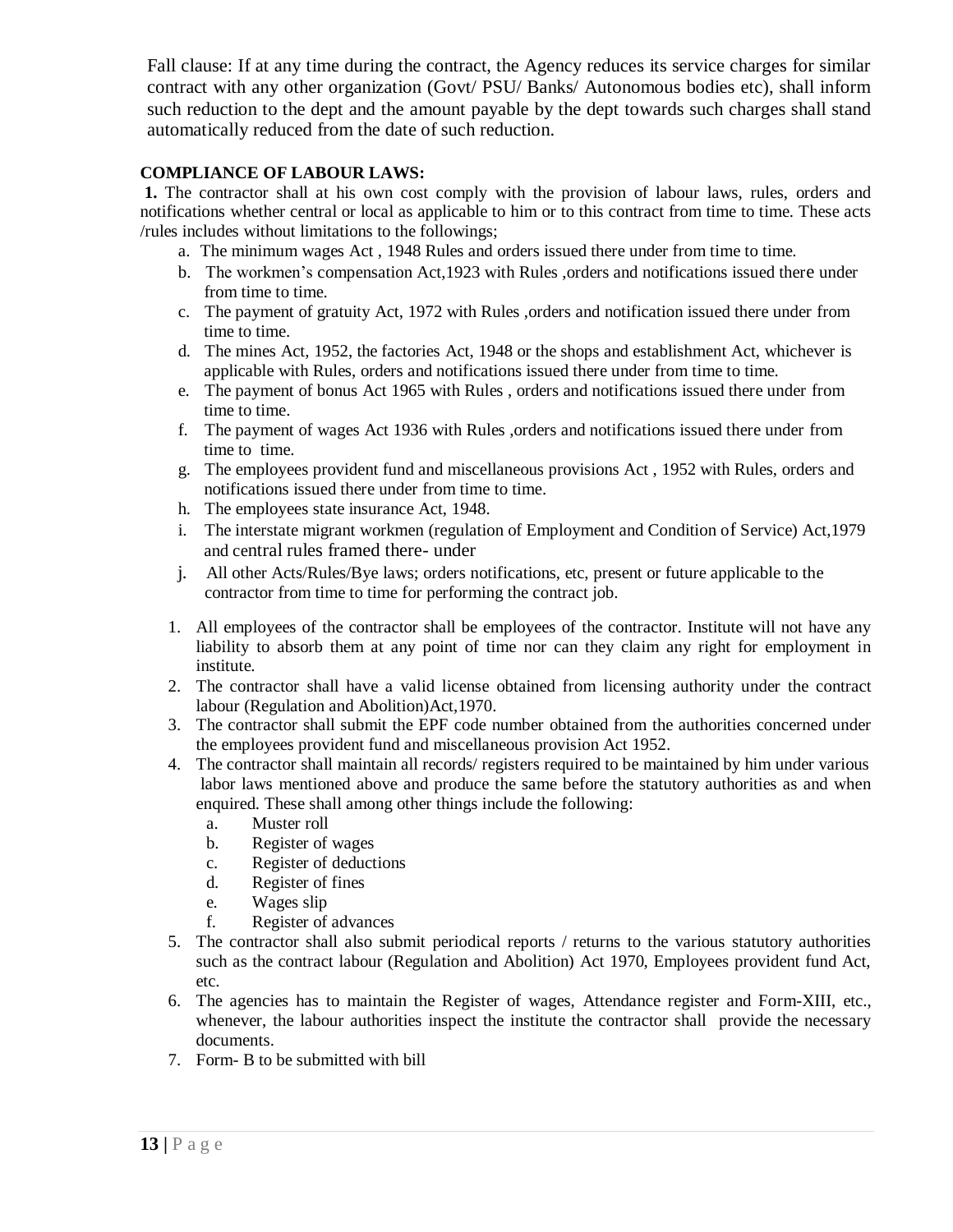## **UNITS TO LOOK AFTER**

1. Main Gate & its surroundings

- 2. The entire Hospital area covering the Special wards, IPD wards, Hospital Dispensary, Operation Theatre, Maternity, Regimental therapy Centre, Clinical Laboratories, OPD, Kitchen / Canteen, Health Huts, Indoor Game Hall, Laundry, Hammam, Gardens etc.
- 3. Academic block, Labs, Library, Auditorium & Surroundings
- 4. Administrative Block & Surroundings
- 5. Pharmacy block & surroundings
- 6. HT Sub-station & surroundings
- 7. Animal House & surroundings
- 8. Sewage treatment Plant, Water pump & surroundings
- 9. Director's Residence, Staff Quarters & surroundings
- 10. Guest House, Hostels (Boys & Girls) & surroundings

11. General supervision of the Herbal gardens at the Campus, vacant lands of the Institute to prevent encroachment / un-authorized entry.

12. Any other area as and when suggested by the authority.

## **Documents establishing Bidder eligibility (Technical Bid)**

The following documents should first be self attested by the authorized signatory of the bidder.

a) Copy of EMD/Demand Draft for the denomination indicated

DD for Rs.1,00,000/- towards EMD (not drawn before the date of this advertisement) in favour of Director, NIUM payable at BENGALURU.

- b) Duly attested copy of the valid license for the last two years.
- c) Attested copies of income tax returns for last two financial years.
- d) Attested copies of service tax registration/GST registration
- e) Attested copies of the latest paid service tax challans
- f) Attested copies of EPF contribution returns for last two consecutive years.
- g) Attested copies of ESI contribution returns for last two consecutive years.
- h) Audit and balance sheet and profit and loss account for the two years.
- i) Attested copy of license to engage in the business of private security agency issued by police Department Government of Karnataka.
- j) Copy of relevant ownership deeds ex. Proprietorship/ partnership deed. The bidder shall submit full details of his ownership and control, or if the bidder is a partnership firm, joint venture, company or consortium, full details of ownership and control of each member thereof. In case of the later, the authorized representative should be duly authorized by all the owners/ partners/ executive Director in writing and this submitted along with bid documents.
- k) Bidder/s, as above, shall submit a self certified copy of PAN card issued to the entity by the income tax department / scan copy of PAN card of proprietor as the case may be. **These above documents should also be self attested by the authorized representative of Agency.**

J) Bidders/ person authorized for conduct of the business by the owner/ proprietors/ partners shall sign on all the pages of tender form. Tenders not so signed are liable to be rejected. k) Scanned copies of balance sheets for the last two financial years to establish the turnover of the bidder.

l) An undertaking on the letter head of the firm/ company to the effect that "The bidder has gone through all the terms and conditions of the tender documents and the same are acceptable to the tenderer."Scanned copy of the undertaking to be signed by the authorized signatory.

m) Copy of affidavit stating the contract of bidder, if empanelled earlier, was not terminated by the institute in the preceding three years.